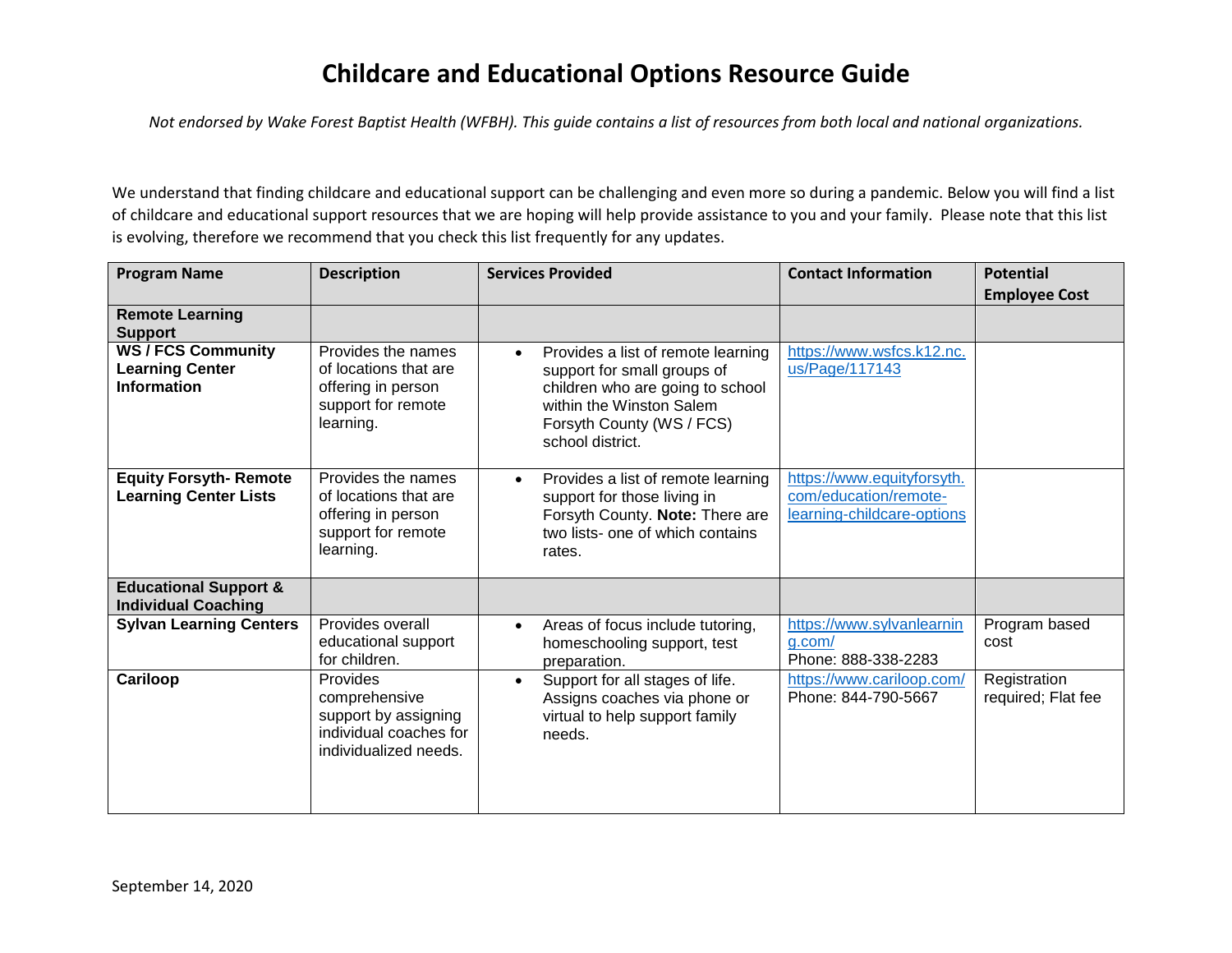## **Childcare and Educational Options Resource Guide**

| <b>Online Childcare Search</b><br><b>Engines</b> |                                                                                                                       |                                                                                                                     |                                                       |                                                                                                                  |
|--------------------------------------------------|-----------------------------------------------------------------------------------------------------------------------|---------------------------------------------------------------------------------------------------------------------|-------------------------------------------------------|------------------------------------------------------------------------------------------------------------------|
| Care.com                                         | Search engine<br>designed to allow<br>parents and<br>guardians to easily<br>search for various<br>type of assistance. | Child care; Tutoring & Home-<br>$\bullet$<br>schooling; senior care; special<br>needs; housekeeping and pet<br>care | https://www.care.com/                                 | Free registration,<br>Cost is based on<br>need, number of<br>children and<br>caregiver<br>experience.            |
| <b>CareLuLu</b>                                  | Provides links to find<br>child care facilities<br>during COVID                                                       | Child care facility locator;<br>$\bullet$<br>emergency services request                                             | https://www.carelulu.com/<br>Phone: 844-81-5437       | Registration not<br>required;<br>Cost is based on<br>need, number of<br>children and<br>caregiver<br>experience. |
| Nextdoor.com                                     | Provides<br>neighborhood and<br>community based<br>resources for<br>childcare, eldercare,<br>goods and services.      | Neighborhood resources and<br>$\bullet$<br>recommendations for childcare.<br>nanny share services                   | https://nextdoor.com/                                 | Free registration,<br>Cost is based on<br>need, number of<br>children and<br>caregiver<br>experience.            |
| Helpr                                            | Provides ability to<br>search for home<br>based support for<br>children and adults                                    | Helps locate babysitters, "care<br>$\bullet$<br>share pods" and care options<br>that best suit family needs         | https://www.helpr-<br>app.com/<br>Phone: 877-417-4883 | Free registration,<br>Cost is based on<br>need, number of<br>children and<br>caregiver<br>experience.            |
| <b>Urban Sitter</b>                              | Provides online ability<br>to search for nannies<br>and sitters.                                                      | Search engine for locating sitters<br>and nannies                                                                   | https://www.urbansitter.co<br>m/                      | Free registration,<br>Cost is based on<br>need, number of<br>children and<br>caregiver<br>experience.            |